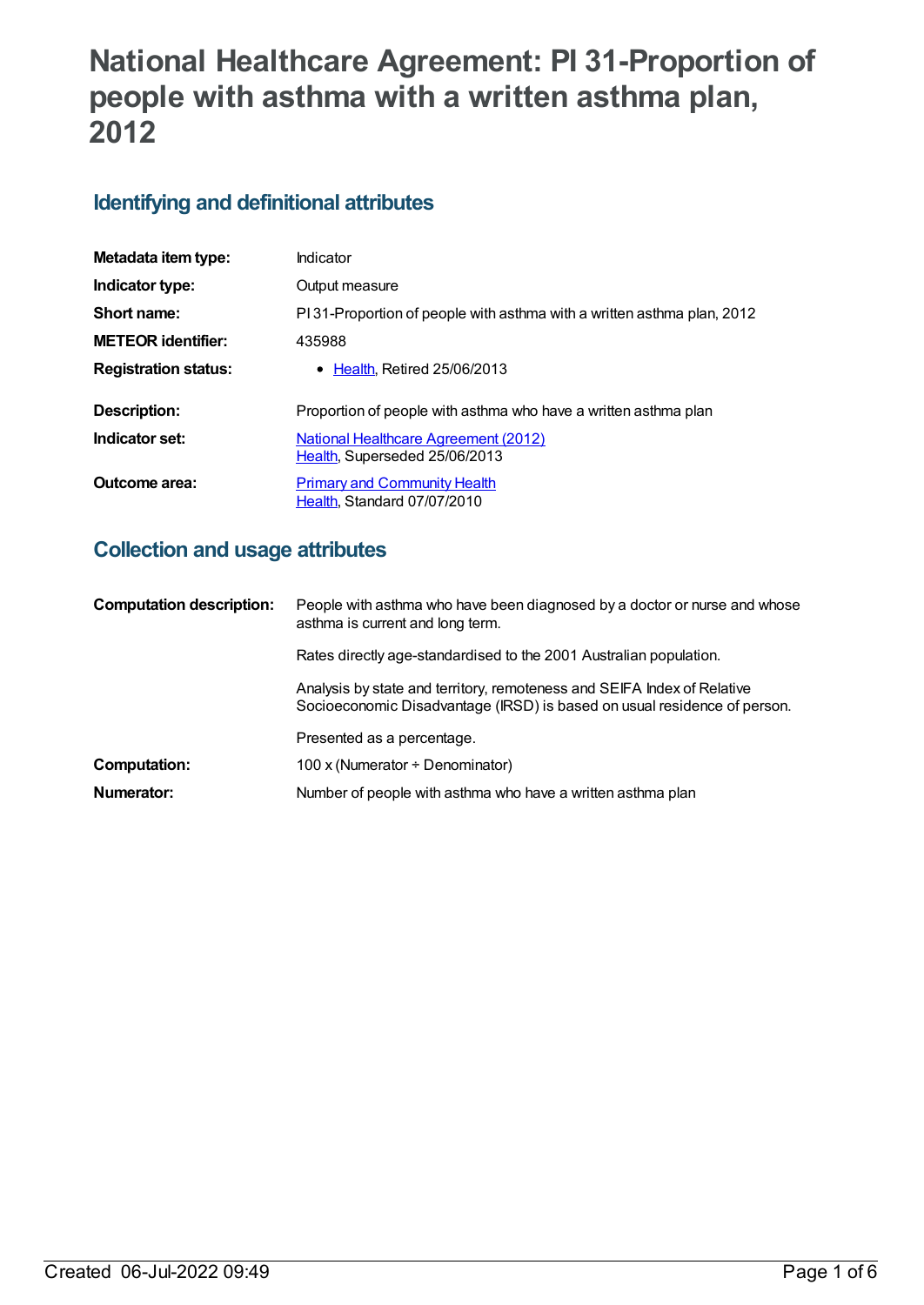#### **Data Element**

People with asthma who have a written asthma plan

#### **Data Source**

ABS [2007-08](https://meteor.aihw.gov.au/content/394103) National Health Survey (NHS)

**Guide for use**

Data source type: Survey

#### **Data Element / Data Set**

#### **Data Element**

People with asthma who have a written asthma plan

**Data Source**

ABS [2004-05](https://meteor.aihw.gov.au/content/394145) National Health Survey (NHS)

**Guide for use**

Data source type: Survey

## **Data Element / Data Set**

#### **Data Element**

People with asthma who have a written asthma plan

#### **Data Source**

ABS 2004-05 National [Aboriginal](https://meteor.aihw.gov.au/content/394146) and Torres Strait Islander Health Survey (NATSIHS)

#### **Guide for use**

Data source type: Survey

**Denominator:** Estimated number of people with asthma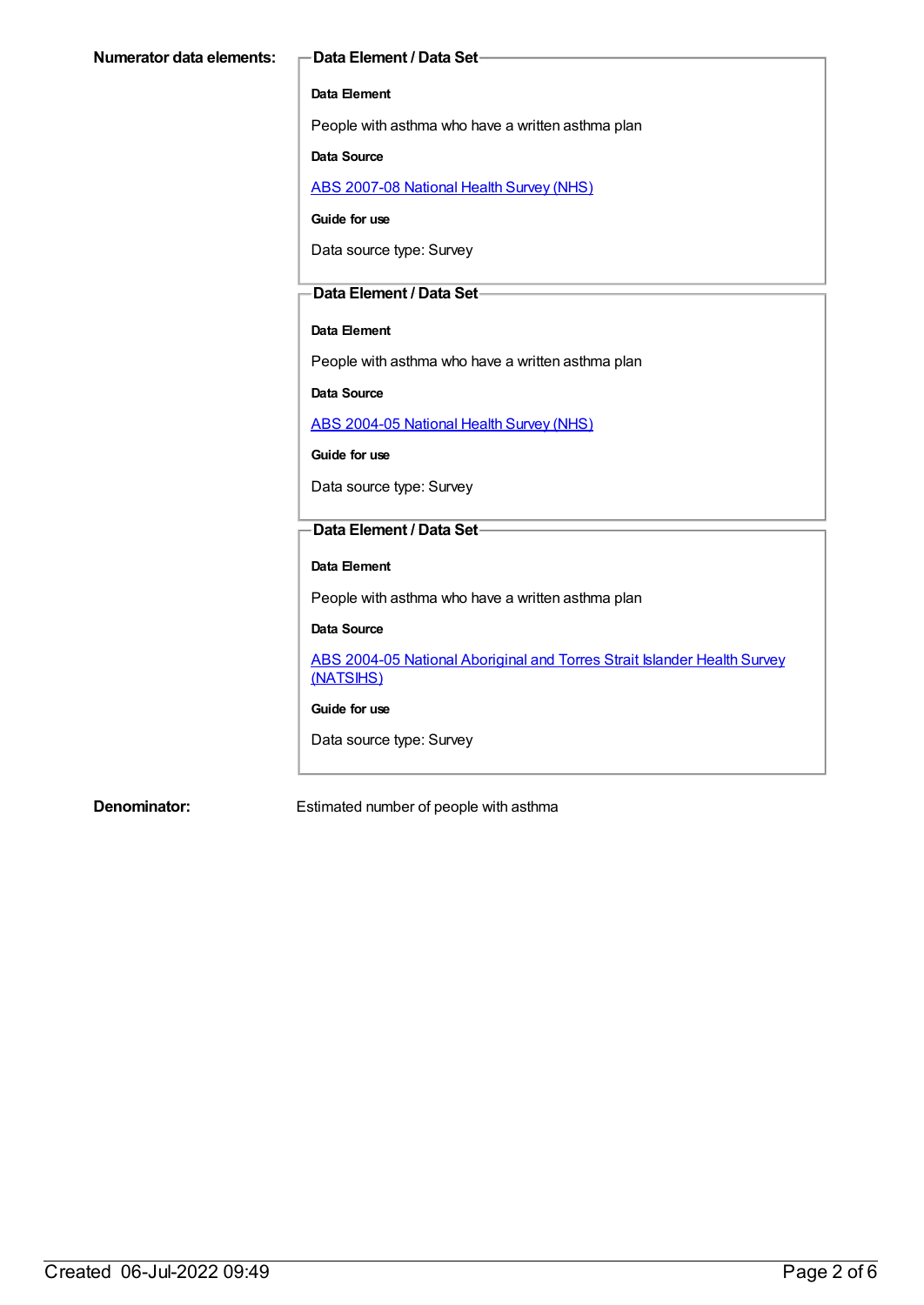| Denominator data | Data Element / Data Set-                                                                                                                                                                  |
|------------------|-------------------------------------------------------------------------------------------------------------------------------------------------------------------------------------------|
| elements:        | Data Element                                                                                                                                                                              |
|                  | Estimated number of people with asthma                                                                                                                                                    |
|                  | <b>Data Source</b>                                                                                                                                                                        |
|                  | <b>ABS 2007-08 National Health Survey (NHS)</b>                                                                                                                                           |
|                  | Guide for use                                                                                                                                                                             |
|                  | Data source type: Survey                                                                                                                                                                  |
|                  | Data Element / Data Set-                                                                                                                                                                  |
|                  | Data Element                                                                                                                                                                              |
|                  | Estimated number of people with asthma                                                                                                                                                    |
|                  | Data Source                                                                                                                                                                               |
|                  | <b>ABS 2004-05 National Health Survey (NHS)</b>                                                                                                                                           |
|                  | Guide for use                                                                                                                                                                             |
|                  | Data source type: Survey                                                                                                                                                                  |
|                  | Data Element / Data Set-                                                                                                                                                                  |
|                  | Data Element                                                                                                                                                                              |
|                  | Estimated number of people with asthma                                                                                                                                                    |
|                  | Data Source                                                                                                                                                                               |
|                  | ABS 2004-05 National Aboriginal and Torres Strait Islander Health Survey<br>(NATSIHS)                                                                                                     |
|                  | Guide for use                                                                                                                                                                             |
|                  | Data source type: Survey                                                                                                                                                                  |
| Disaggregation:  | State and territory by:                                                                                                                                                                   |
|                  | Indigenous status<br>٠<br>• remoteness (Australian Standard Geographical Classification Remoteness<br>Structure)<br>• SEIFA Index of Relative Socioeconomic Disadvantage (IRSD) quintiles |

Nationally, by SEIFA IRSD deciles

Some disaggregation may result in numbers too small for publication.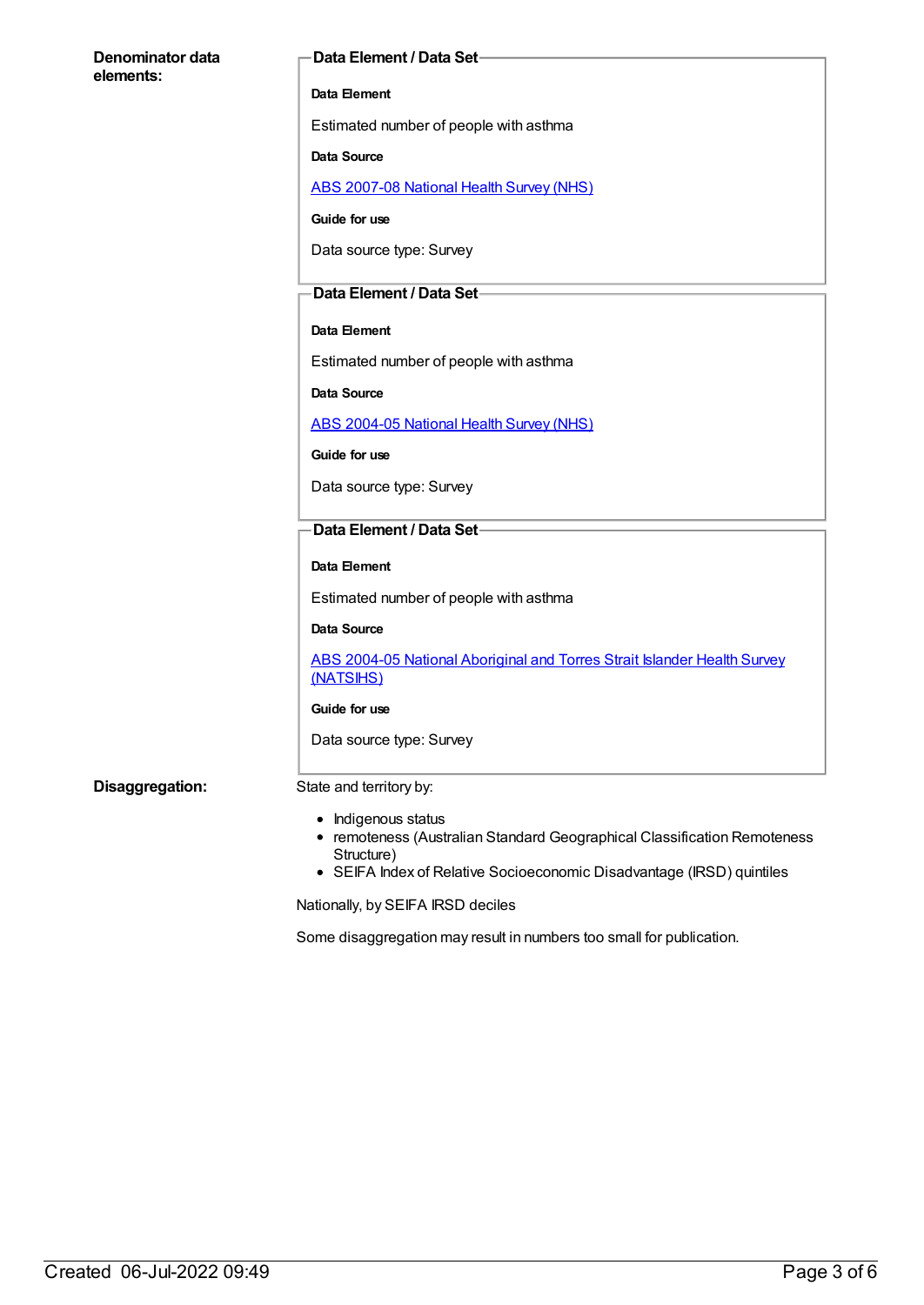#### **Disaggregation data elements:**

#### **Data Element / Data Set**

[Person—area](https://meteor.aihw.gov.au/content/270070) of usual residence, geographical location code (ASGC 2004) **NNNNN** 

#### **Data Source**

ABS [2004-05](https://meteor.aihw.gov.au/content/394145) National Health Survey (NHS)

#### **Guide for use**

Data source type: Survey Used for disaggregation by state/territory, remoteness and SEIFA IRSD.

#### **Data Element / Data Set**

[Person—area](https://meteor.aihw.gov.au/content/270070) of usual residence, geographical location code (ASGC 2004) **NNNNN** 

#### **Data Source**

ABS 2004-05 National [Aboriginal](https://meteor.aihw.gov.au/content/394146) and Torres Strait Islander Health Survey (NATSIHS)

#### **Guide for use**

Data source type: Survey Used for disaggregation by state/territory.

### **Data Element / Data Set**

Person-Indigenous status, code N

**Data Source**

ABS [2004-05](https://meteor.aihw.gov.au/content/394145) National Health Survey (NHS)

#### **Guide for use**

Data source type: Survey

#### **Data Element / Data Set**

[Person—area](https://meteor.aihw.gov.au/content/362291) of usual residence, geographical location code (ASGC 2007) **NNNNN** 

#### **Data Source**

ABS [2007-08](https://meteor.aihw.gov.au/content/394103) National Health Survey (NHS)

#### **Guide for use**

Data source type: Survey Used for disaggregation by state/territory, remoteness and SEIFA IRSD.

**Comments:** Most recent data available for 2012 CRC report: 2007–08 (total population: NHS); 2004–05 (Indigenous status:NATSIHS and NHS).

NO NEW DATA FOR 2012 REPORTING.

## **Representational attributes**

| <b>Representation class:</b> | Percentage |
|------------------------------|------------|
| Data type:                   | Real       |
| Unit of measure:             | Person     |
| Format:                      | N[N].N     |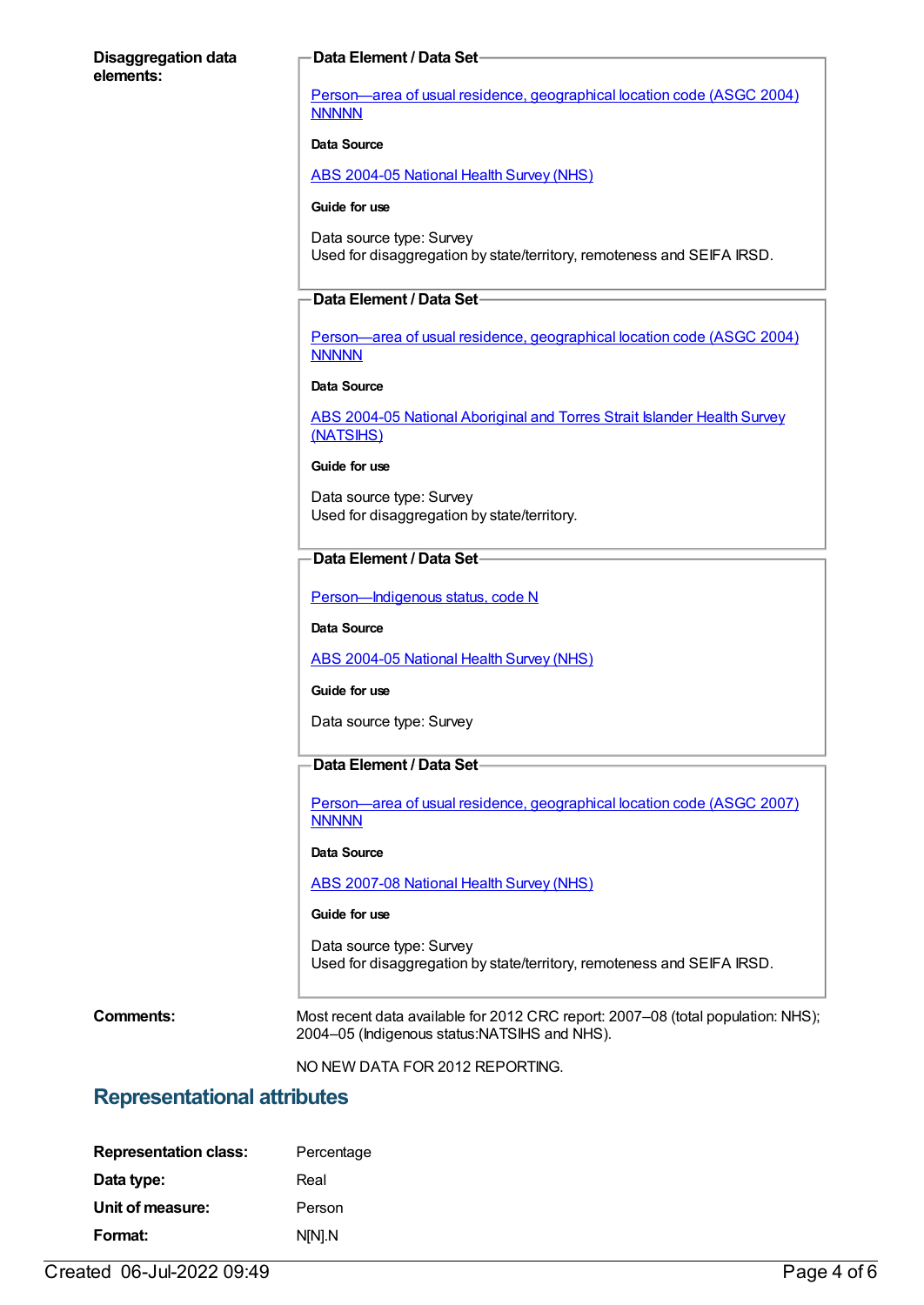# **Indicator conceptual framework**

| <b>Framework and</b> |  |
|----------------------|--|
| dimensions:          |  |

 $Data$  **sources:** 

**[Responsiveness](https://meteor.aihw.gov.au/content/392585)** 

**[Accessibility](https://meteor.aihw.gov.au/content/392591)** 

## **Data source attributes**

| Data Source                                                                           |
|---------------------------------------------------------------------------------------|
| <b>ABS 2007-08 National Health Survey (NHS)</b>                                       |
| Frequency                                                                             |
| Every 3 years                                                                         |
| Data custodian                                                                        |
| <b>Australian Bureau of Statistics</b>                                                |
| Data Source                                                                           |
| <b>ABS 2004-05 National Health Survey (NHS)</b>                                       |
| Frequency                                                                             |
| Every 3 years                                                                         |
| Data custodian                                                                        |
| <b>Australian Bureau of Statistics</b>                                                |
| <b>Data Source</b>                                                                    |
| ABS 2004-05 National Aboriginal and Torres Strait Islander Health Survey<br>(NATSIHS) |
| Frequency                                                                             |
| Every 6 years                                                                         |
| Data custodian                                                                        |
| <b>Australian Bureau of Statistics</b>                                                |

## **Accountability attributes**

**Reporting requirements:** National Healthcare Agreement

**Organisation responsible for providing data:** Australian Bureau of Statistics

**Further data development /** Specification: Interim **collection required:**

**Source and reference attributes**

# **Relational attributes**